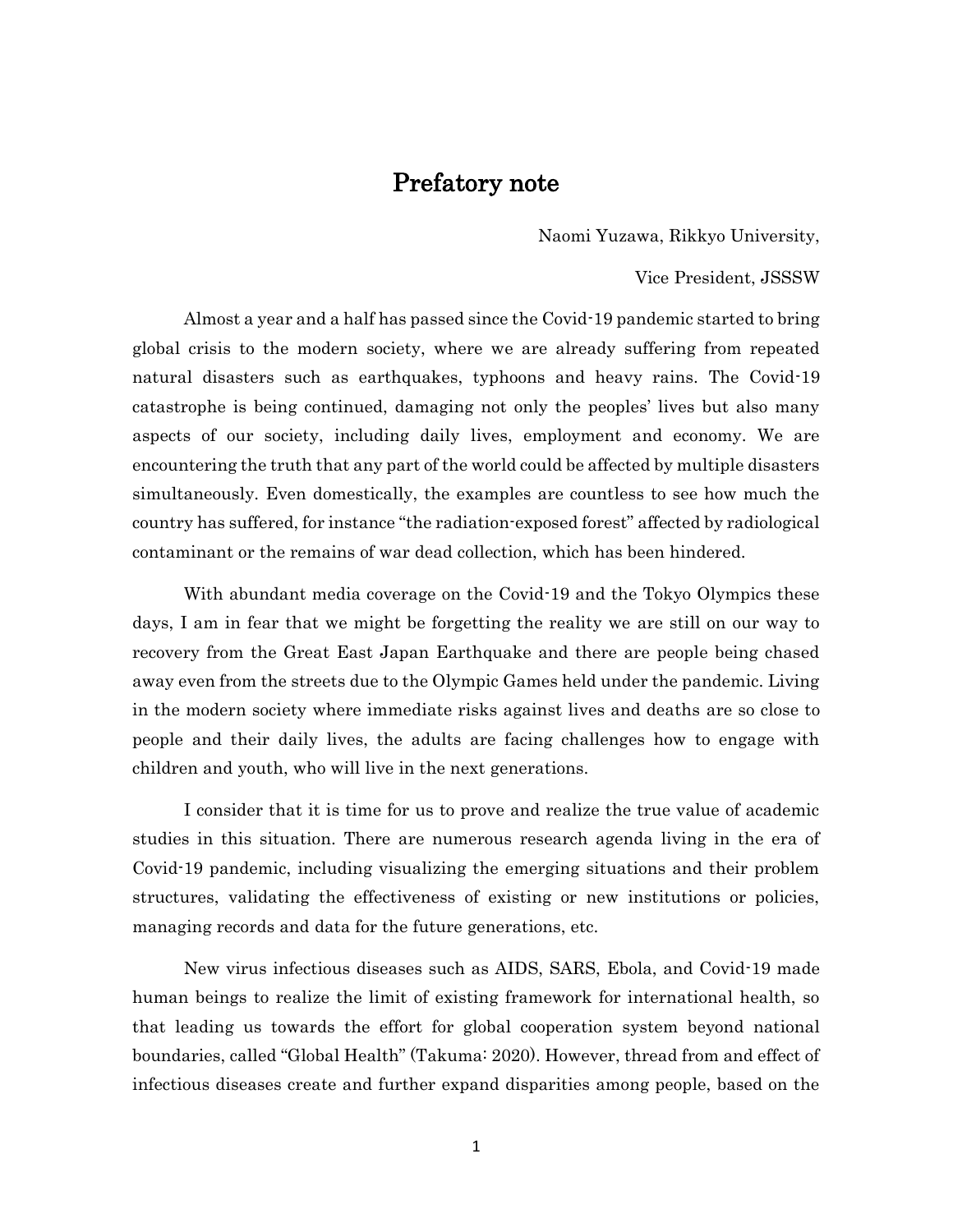already existing social inequality as a backdrop. According to Kazuko Suzuki, who introduced the situation in the USA using the data from the Centers for Disease Control and Prevention (CDC), the rates of hospitalization and mortality are higher for Native Americans, African Americans, and Hispanics, compared to non-Hispanic whites irrelevant to the age of patients. For instance, the age-adjusted hospitalization rates for Native Americans, African Americans and Hispanics are 5.8, 4.7, and 4.6 times higher than the same cohort of non-Hispanic whites, respectively. This clearly indicates the serious racial and ethnic disparities (Suzuki: 2020).

Suzuki further points out that there are complex factors for the disparities, for instance access gaps to proper medical services and associated high rates of people with pre-existing diseases, a larger number of workers in the essential work and the hospitality industry, which brings the wage gap, disparities in living conditions, and information gaps. Momoe Makita, who studied in the situation of New York City under the coronavirus outbreak, analyzed the correlations between the infection rate and race/ ethnicity, income, or level of education based on the data published daily by the city on its website such as the number of patients and the death toll disaggregated by race and ethnicity. She concluded that the difference in the infectious rates was not statistically significant in terms of race and ethnicity, when the educational level was considered. As the rate greatly decreases for the cohort of university graduates, she indicated the level of education has a significant impact on health damages by Covid-19 (Makino:2020).

Given the above, the gaps in Covid-19 effect in terms of health, labor, economy and daily life need to be analyzed based on the evidence cumulated in different perspectives such as nations, regions, race/ ethnicities, or gender. Under the coronavirus crisis, which is a disaster brought by an infectious disease, Social Welfare studies are expected to patiently study how the social inequalities embedded in layers will change in Japan.

For doing the research above, "gaps in attention" will be one of the keywords. Kayo Takuma, who discussed a history of human beings fighting against infection diseases, pointed out "gaps in attention" is an issue for securing the health rights, one of the basic human rights. A disease called "unattended tropical disease" is a good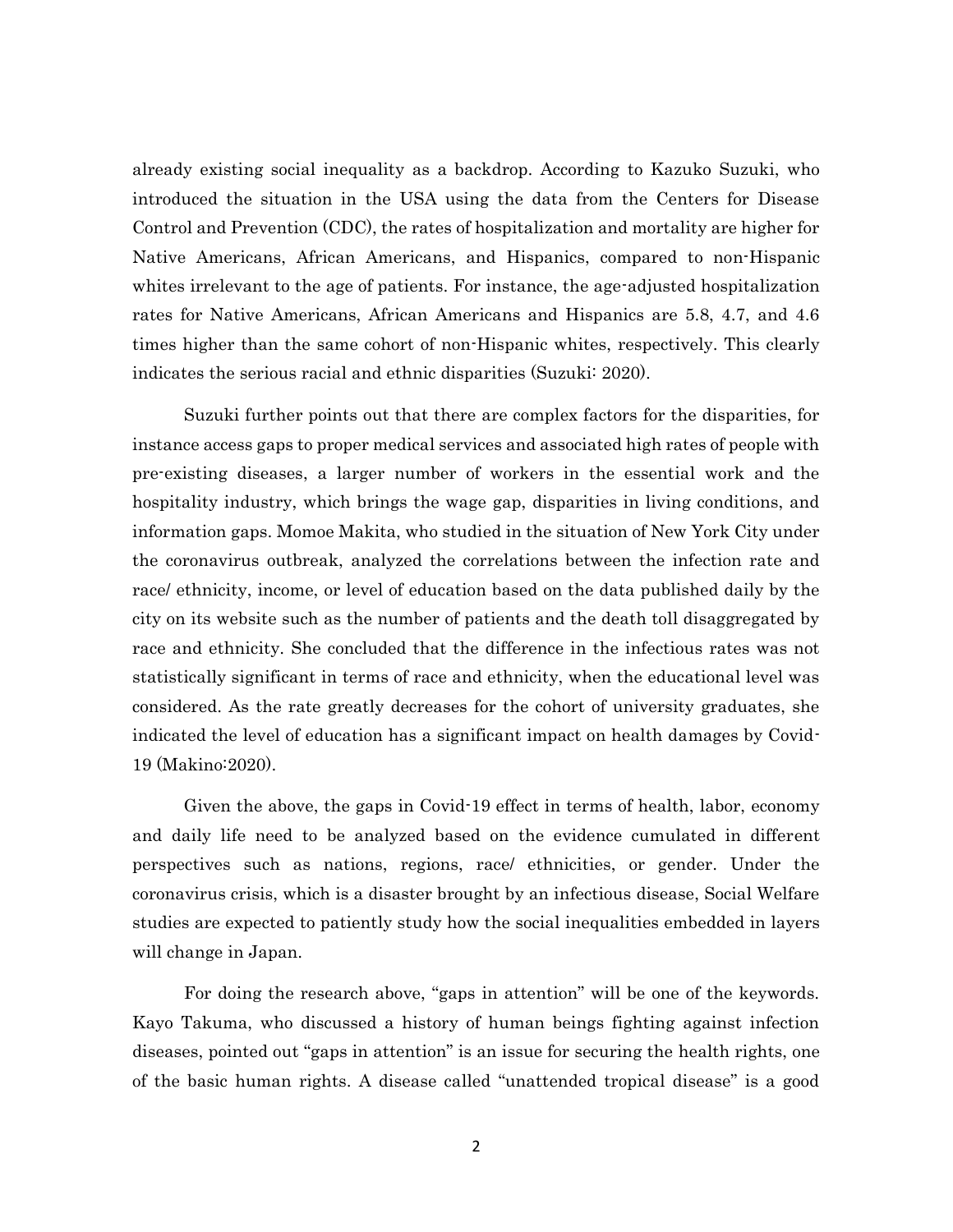example, which is rampant and problematic in developing countries but not drawing enough attention worldwide. Takuma argues "unattended tropical disease" is a cause for making the poorest unable to get out of poverty, and therefore it has deeply correlated with chronic poverty as a driver for accelerating poverty (Takuma:2020).

"Unattended tropical disease" is merely an example, however this enlightens us what we have to give our attentions to during the persistent and enormous effects of Covid-19. Each researcher needs to diversely approach with their own expertise and cumulates wisdoms. For this purpose, JSSSW is required to empower all the researchers to deliver studies, which will in turn empower all the citizens. Let us join hands in moving forward.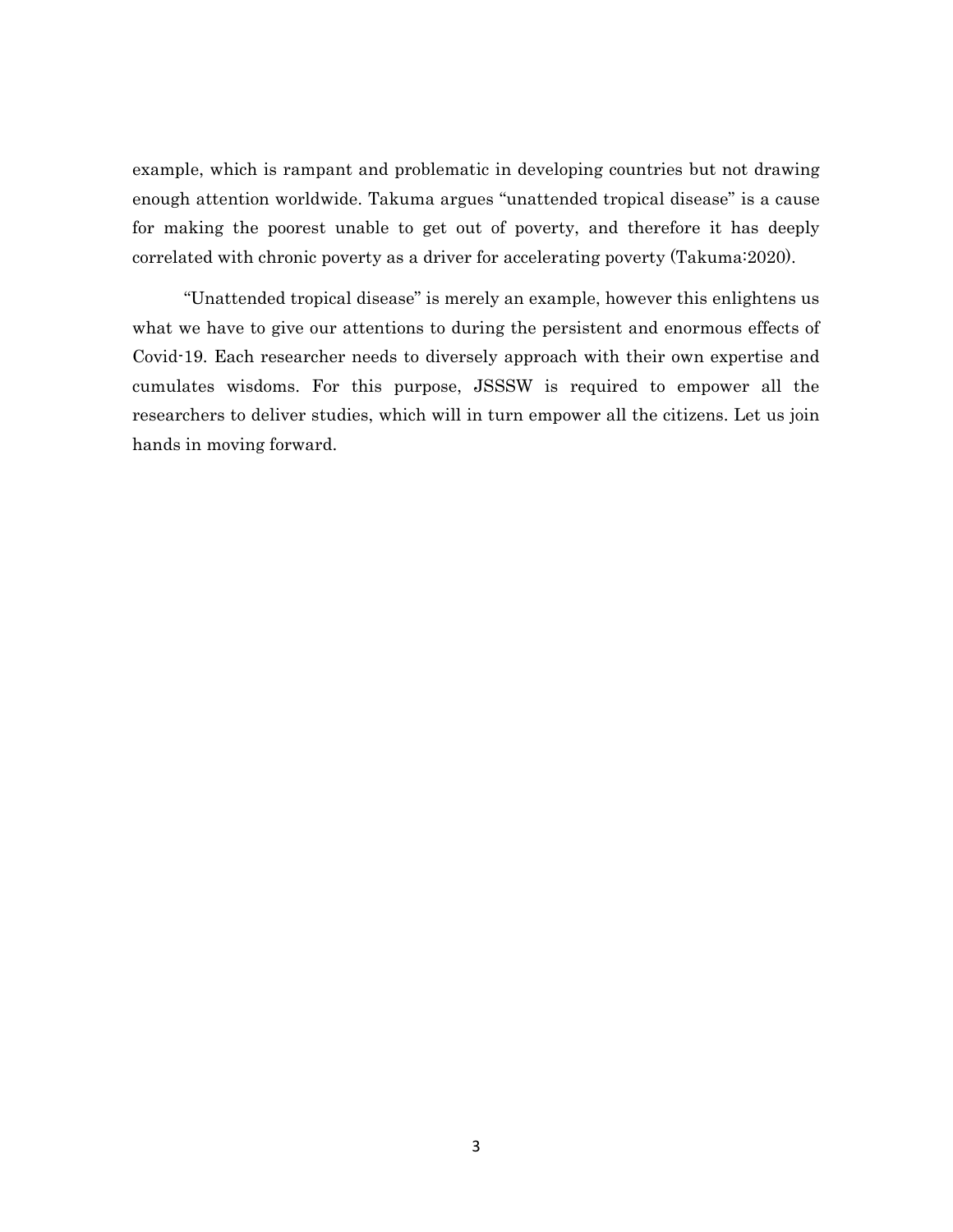# Invitation to the 69th JSSSW Fall Conference

Koichi Tsuzuki, Tohoku Fukushi University,

Chairperson of Executive Committee

Tohoku Fukushi University is going to host the 69th Fall Conference for the first time in 20 years, after an unexpected delay for a year due to the Covid-19. The conference will be held online for the first time, which is a new experience for the host university. We would like to make the conference successful, seeking advice and guidance from all of you.

The theme of conference is "Welfare – Understanding Lives from the Perspective of Death." In the time of society with a low birthdate and an aging population, someone's death has become much familiar in our daily lives. Social workers in welfare institutions often report that it is becoming common that they stay with people facing death, especially in the field of welfare for the elderly.

It is often seen in the rural communities or in the context of post-Tohoku Great Earthquake that the dead come back into existence as people talk about their memories, if the dead were well connected with the communities before their demise. On the other hand, we understand the fact that some people are considered not existing, even living in the communities, if they are not communicating enough with others. This means that the physical non-existence of human beings in combination with others' objective recognition of it make the death come into notion socially and officially. We would like to learn from the keynote lecture how we understand and recognize this social death from the perspective of Social Welfare Studies.

Given the above, we come to know the death is a social phenomenon. As human beings are social entity, the death should be also recognized as a social phenomenon. Lives of human beings are valuable, and so the death; therefore, Social Welfare Studies need to hold a consolidated view towards the death, based on the discussions on how we capture, recognize and explain the death from the viewpoint of welfare, with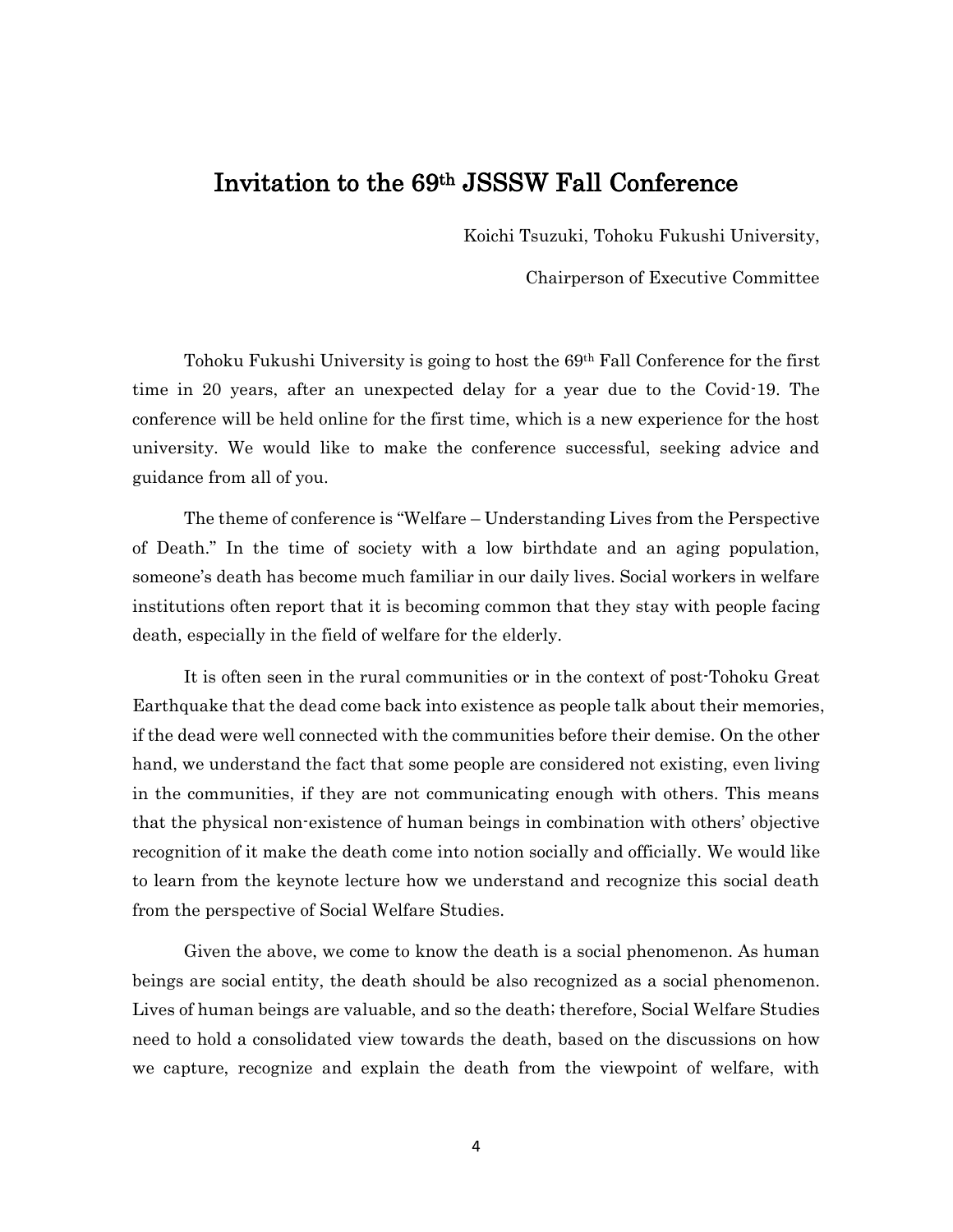implications to the social welfare practices. Multidimensional discussions are required, for instance whether social welfare clients, who are socially vulnerable, are/ were able to have a death with dignity. The symposium will invite symposiasts with different backgrounds, expecting to deepen the discussions.

In the morning of the first day, the conference holds a startup symposium available on demand, titled "How to Develop the Research Themes," in order to consider the ways for deepening the research questions as researchers. On the following day, there will be two sessions with specific agenda, along with the workshop for international comparative studies together with foreign students, under overarching theme of "International Social Welfare Studies and Educations under the Covid-19 Pandemic" in the morning. This will be followed by a session on "Discussions on the Research Methods Employed in the Social Welfare Studies – underlying Concepts for Quantitative and Qualitative Studies" in the afternoon, as the first thematic areas for the conference to address, aiming at enhancing research capacities of the members. We hold the regular research presentations as usual, such as verbal and poster presentations.

Accepting the lesser number of research reports compared to the past years, we consider the pandemic hindered many researchers to conduct their researches as in the normal days. We value the research reports submitted nevertheless, which we are sure will contribute to make the conference meaningful.

Unfortunately, we are unable to welcome you to Sendai. However, we try our best to prepare for the fulfilling conference with fruitful discussions on the first ever web-based conference. Looking forward to your participation and attendance.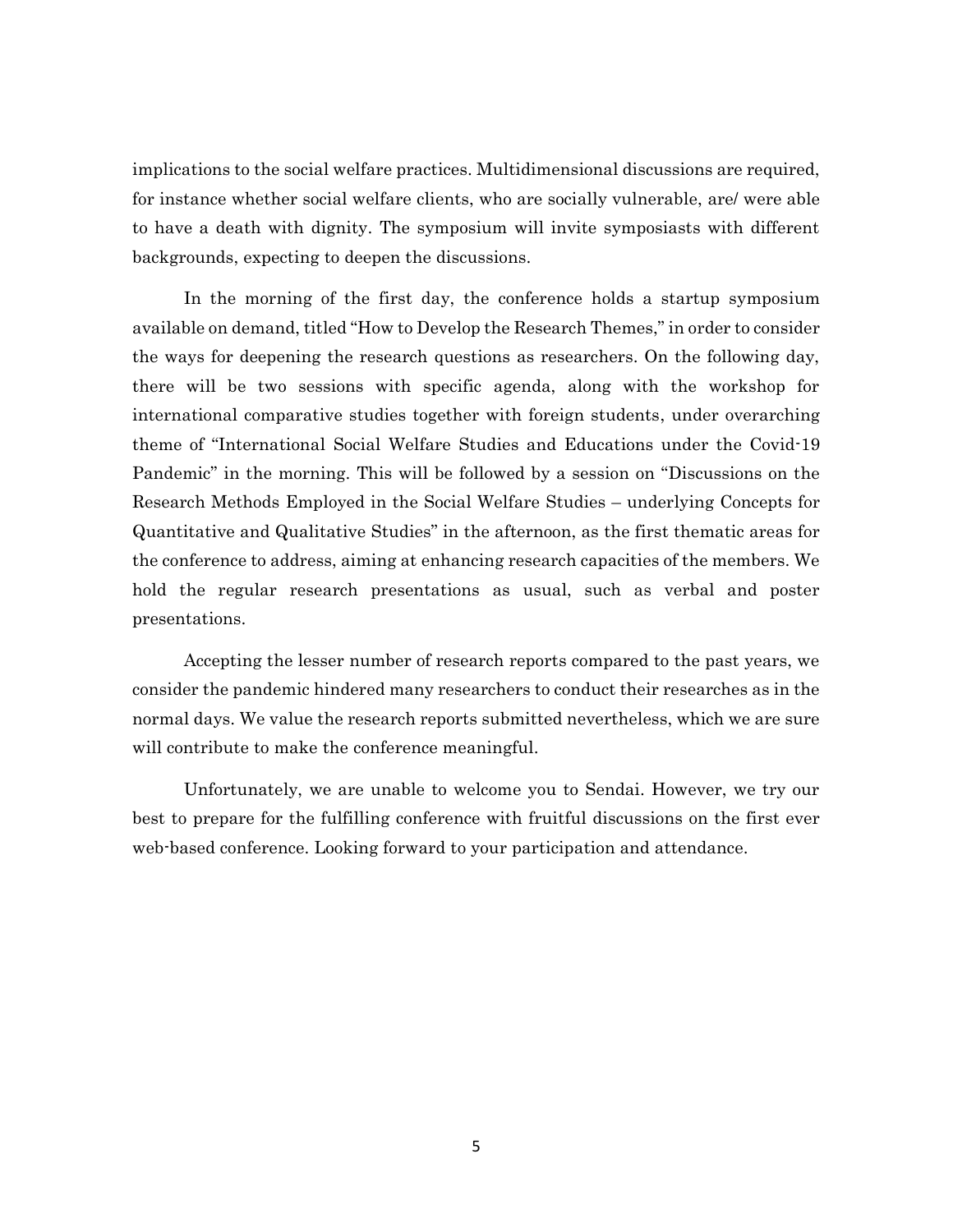# Report on the 69th JSSSW Spring Conference

Shinichi Okada, Graduate School of Osaka City University,

Member of Steering Committee for National Conferences (Spring Conference) Conference Theme: Vision for Inclusive Societies Living with People with Dementia―Dementia Care Practices and Strength Approach

Date: Sunday, 30 May 2021, 13:00-17:00

#### Venue: Online

The Japanese Society for the Study of Social Welfare (JSSSW) convened the 69th Spring Conference with the theme "Vision for Inclusive Societies with People with Dementia – Dementia Care Practices and Strength Approach" on Sun, 30 May 2021, from 1 to 5pm. For responding to the Covid-19 pandemic, the conference was held online.

Following the conference inauguration by Dr. Katsunobu Kihara, Chair of JSSSW, the memorial lecture titled "Collaborative Relationship Building with Guardians in Response to Child Abuse - Practical Model Developed from Interviews with Families and Supporters" was given by Dr. Hiroyuki Suzuki, Rissho University, who has been awarded the JSSSW Academic Award of 2020. Mr. Suzuki set up an important agenda how the implementation model could be developed based on the voices of field practitioners. He presented the ways for managing the field knowledge and experiences, introducing his research centered around the keyword of "Oriai (compromise or common ground)."

Subsequently, the conference had a symposium on "Vision for Inclusive Societies Living with People with Dementia – Dementia Care Practices and Strength Approach", having Dr. Issho Matsumoto, Matsumoto Mental Clinic and Dr. Kouichi Nakamura, Dementia Care Research and Training Center, Tokyo as symposiasts, Ms. Sachiko Kasahara, Shitennoji University as commentator, and Dr. Shinichi Okada, Osaka City University as coordinator.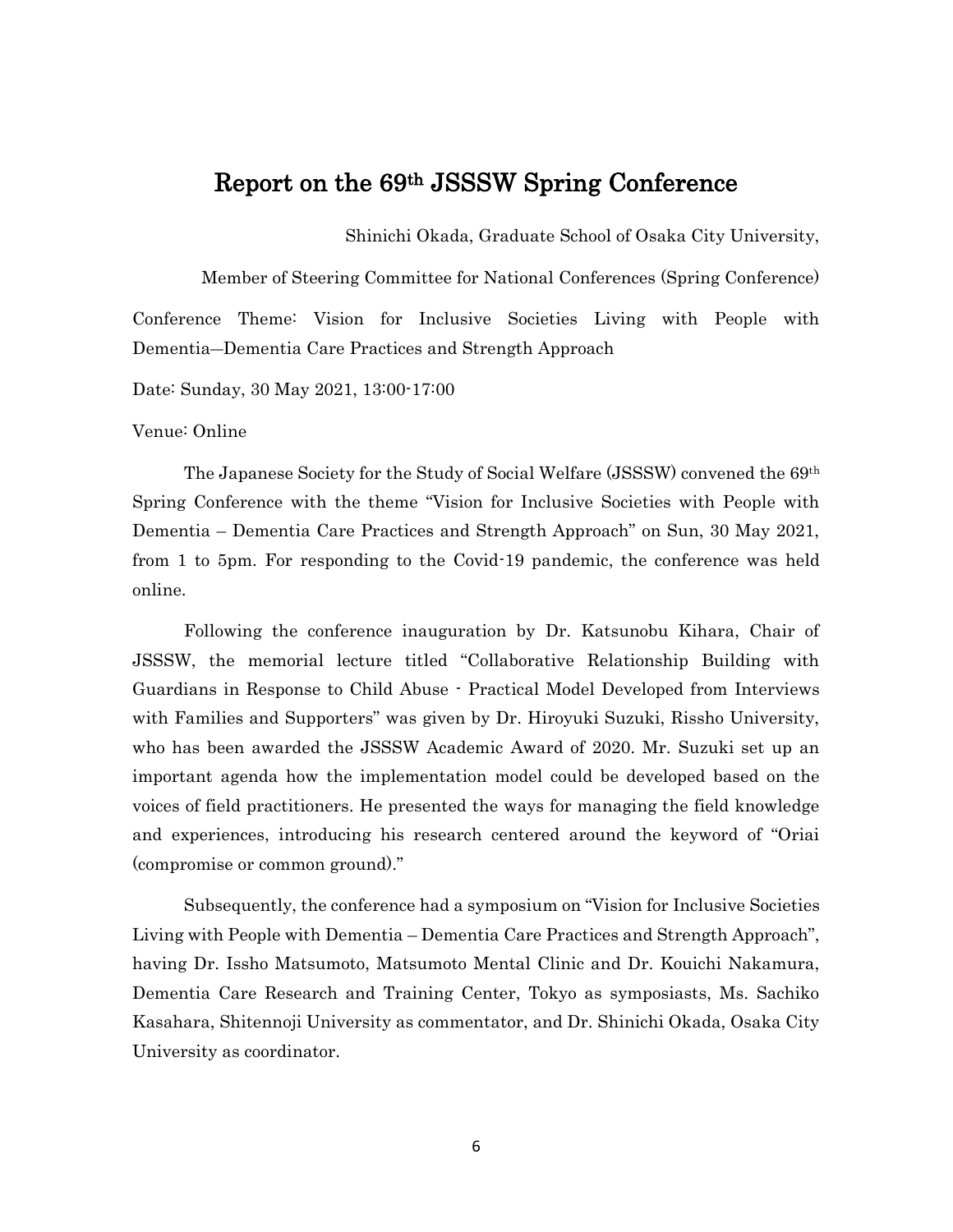Dr. Issho Matsumoto kicked off the symposium with presentation on "Dementia and Strength Approach – from the Medical Point of View", elaborating on the contexts of the disease consciousness of the elderly with dementia, dementia typologies (Alzheimer, Lewy body dementia, vascular-type dementia, frontotemporal lobar degeneration) and their characteristics, response to the Covid-19 infections, and basic responses to the dementia elderly. The presentation was concluded with suggestions on the ways for dementia care practices in the inclusive societies and the importance of Strength Approach for the dementia elderly, from the viewpoint of medicine.

Dr. Koichi Nakamura gave a presentation titled "Posing a Question: Vision for Inclusive Societies Living with People with Dementia―Dementia Care Practices and Strength Approach", discussing about respect to the existence of dementia elderly, importance of differentiating fact and its interpretations by care workers, the view of International Classification of Functioning, Disability and Health (ICF), the understandings of Behavioral and Psychological Symptoms of Dementia (BPSD), and response to the dementia elderly. Illustrated by specific cases involving the dementia elderly, the importance of background analysis, not confused by superficial phenomenon, and understandings in the elderly's language and behaviors were emphasized.

Ms. Sachiko Kasahara responded to the two presentations with comments, followed by a Q&A session with the floor, which made the symposium more participatory and meaningful.

Dr. Junko Waki, Vice Chair of JSSSW gave closing remarks for the 69<sup>th</sup> Conference in the end.

Last but not least, we would like to convey our sincere appreciations to all who contributed to the success of event.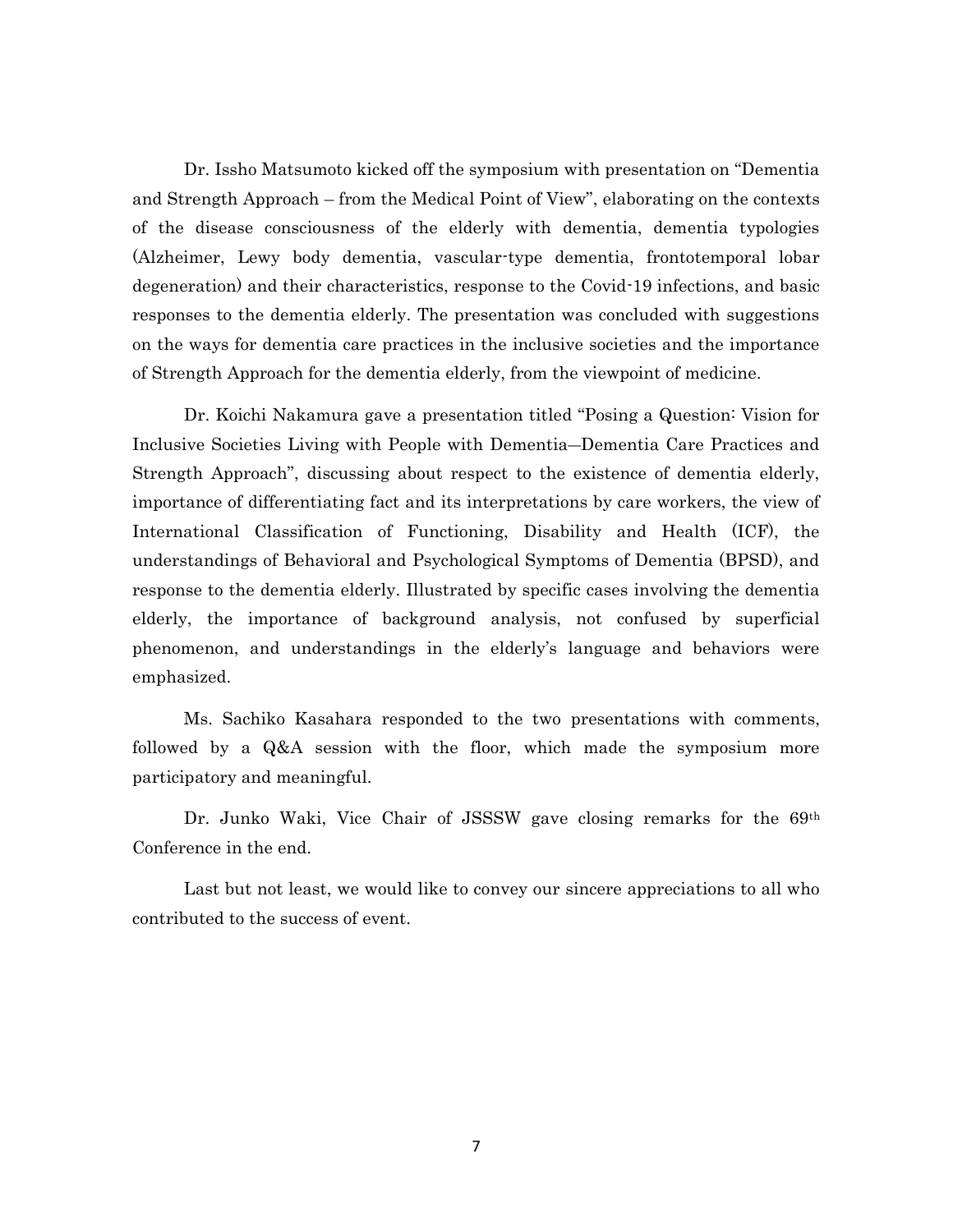Series: Expectations for the future study of social work. Vol. 3

# Developing a Social Work Philosophy by Feeling the Pain of our Clients, Being Modest Learners, and Getting Serious and Angry

Tomohisa AKIYAMA (Ph.D. in Social Welfare)

Director, The Institute of Study on Social Welfare Philosophy

## 1. Conducting academic research, grounded in the field and applicable for front line social workers.

What does it mean to be "practical"? It doesn't mean that the research outcome should be useful immediately. I've heard about a facility director who was asked by a social work intern to teach him/her practical skills like those used by childcare workers. This director responded by saying, "The skills that are immediately useful turn out to be quickly losing their effectiveness". I like Chizuko Ueno's perspective on "nonessential and non-urgent studies". However, unlike those research fields which deeply delve into human nature, the field of social work has a mission: it should be useful in the front-line in the near future, if not immediately.

In order to make research relevant in the field, it needs to be grounded in the field. However, it has been pointed out that many university faculty members who teach social work practicum, and especially those who are in charge of teaching casework, do not have experience as practitioners and have never had face-to-face interaction with clients. 'Knowing a theory without being able to apply it' could be rendered here as 'teaching case work without being able to apply it'.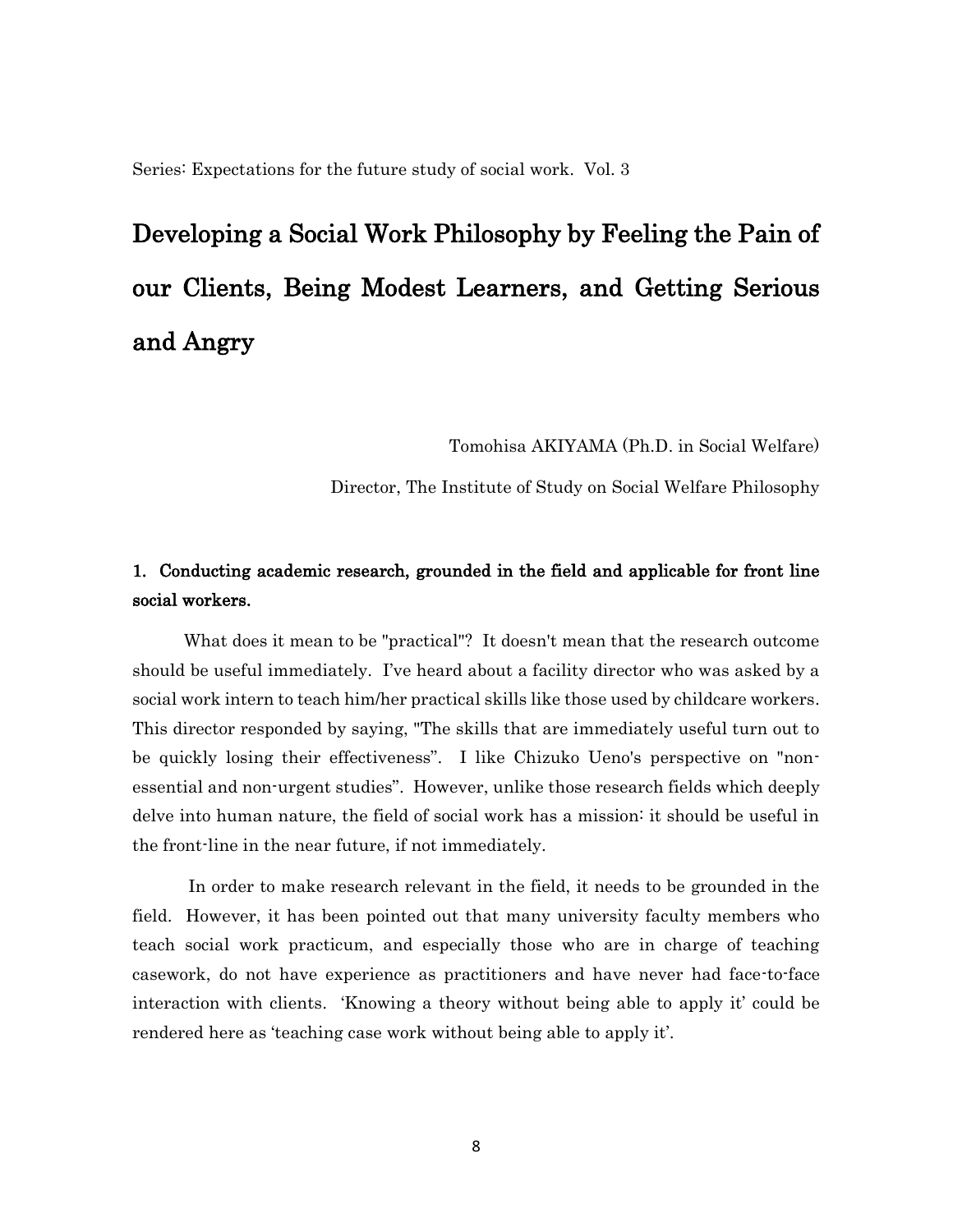It is necessary to feel the pain and distress of the clients, and to understand the struggles of front-line workers. In order to do so, it would be ideal to have practical experience, if only for a short period. If working as a practitioner turns out to be too much of an obstacle and delays one's academic career, then it should be necessary for academics to engage with the field in some other way; by continuing volunteer work, part-time service, participating regularly on-site, or conducting fieldwork, even after becoming a university faculty member.

There has been some harsh criticism from practitioners. They say, 'university faculty members are too detached from reality', 'university faculty look down on practitioners, as if they're the ones that theorize practice for us,' and furthermore 'it sounds plausible to say that there needs to be collaboration between theory and practice, but what they actually contribute is unclear.'

When I graduated from graduate school, I visited my supervisor, Professor Keiichiro Shimada, and naively asked him a very embarrassing favor. I asked him, "Where is the toughest place to work in Japan? I'll work there!" When I got the job, it was not as hard as I had expected, although working in the social welfare field is always hard. I lived in the staff housing located inside the facility premises and worked 24/7 every day. One day, when I woke up on a winter morning, I saw snow pilling up next to my bedside.

It is necessary to conduct research which has the intention of improving such working conditions in the social work field. This can be done by taking the view that 'if staff members are already exhausted, they cannot sincerely provide good services to their clients'.

## 2. Scholarship that supports clients by acknowledging and understanding their difficulties

Today's university education is bound by the preparation curriculum for the national examination for social worker certification, so universities tend to hire faculty members who are good at teaching those subjects and at guiding students to pass the examinations, and the faculty members tend to believe that their job is to respond to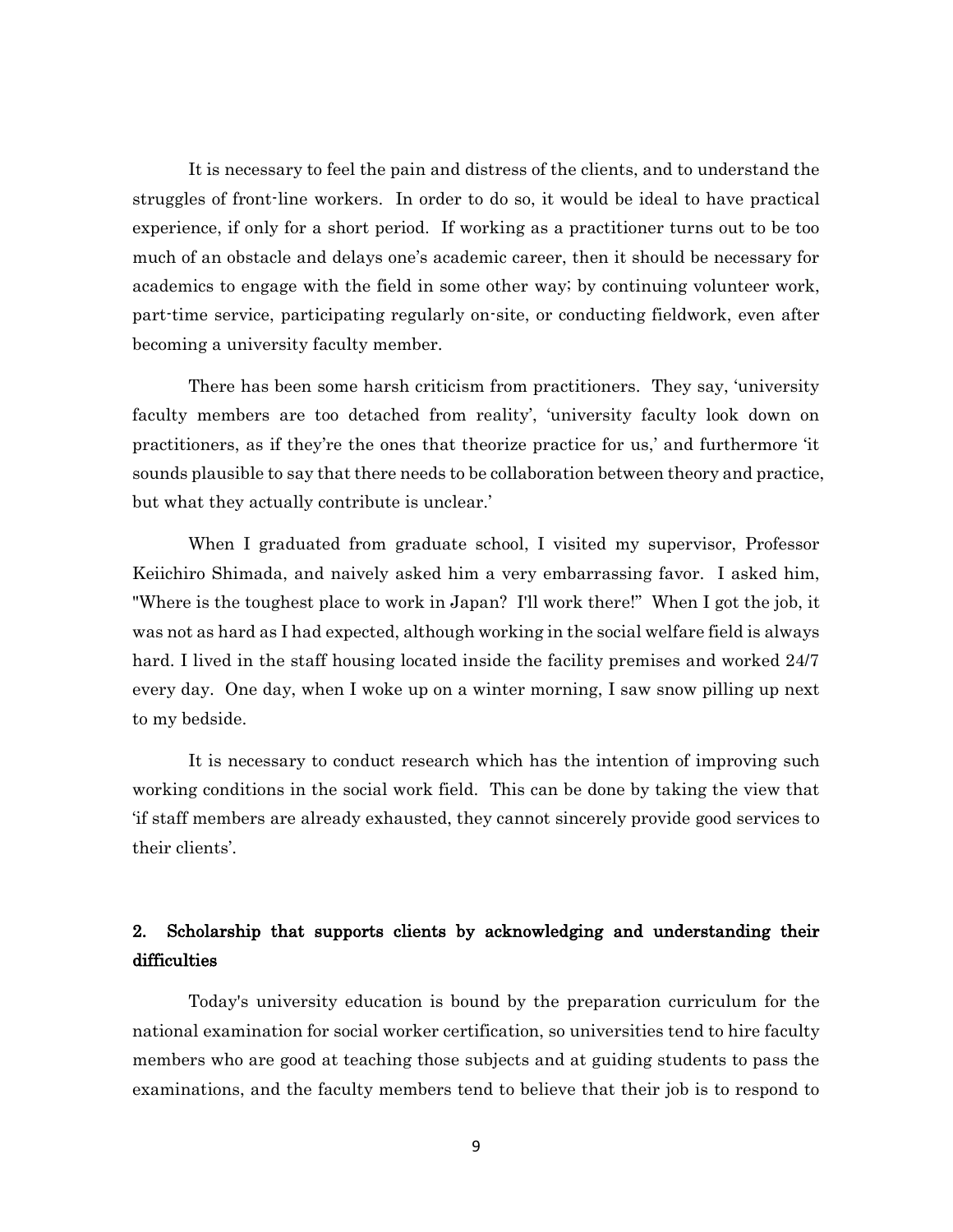such expectations. These conditions might eventually lead to a situation which produces certified social workers who are only knowledgeable and good at explaining laws and policies. I must say—rather harshly—that we no longer need to produce 'technicians' who can only explain laws and policies.

The "Founding Declaration" of the Japan Association of Social Workers states the following (summarized by the author, except for the last line which is a direct quotation).

We, 'social workers,' expect to do the following.

We fight for a better living for all people.

We hate a society which dehumanizes people.

We love all the irreplaceable people.

"We serve people with a humble attitude and with our best efforts."

According to this "declaration," I believe social workers are, at least, expected to have a critical attitude towards the current social welfare administration system instead of being excessively adherent to, and supportive of, that system.

Social work is a profession which 'makes a difference' in society.

If there were nothing that needed changing in the current social system, then there would be nothing for a social worker to do. Then, the question remains: What needs to be "changed"? What "differences" needs to be brought about by social workers?

Social workers need to:

(1) change the policies, systems, resources, and environments that may bring disadvantages to the lives and human rights of social welfare recipients (their clients),

(2) Change the lives, behaviors, and mindsets of social welfare recipients who have difficulties in adapting themselves to (so-called) normal social lives,

(3) Change the discriminatory attitudes which exist among people in the community, and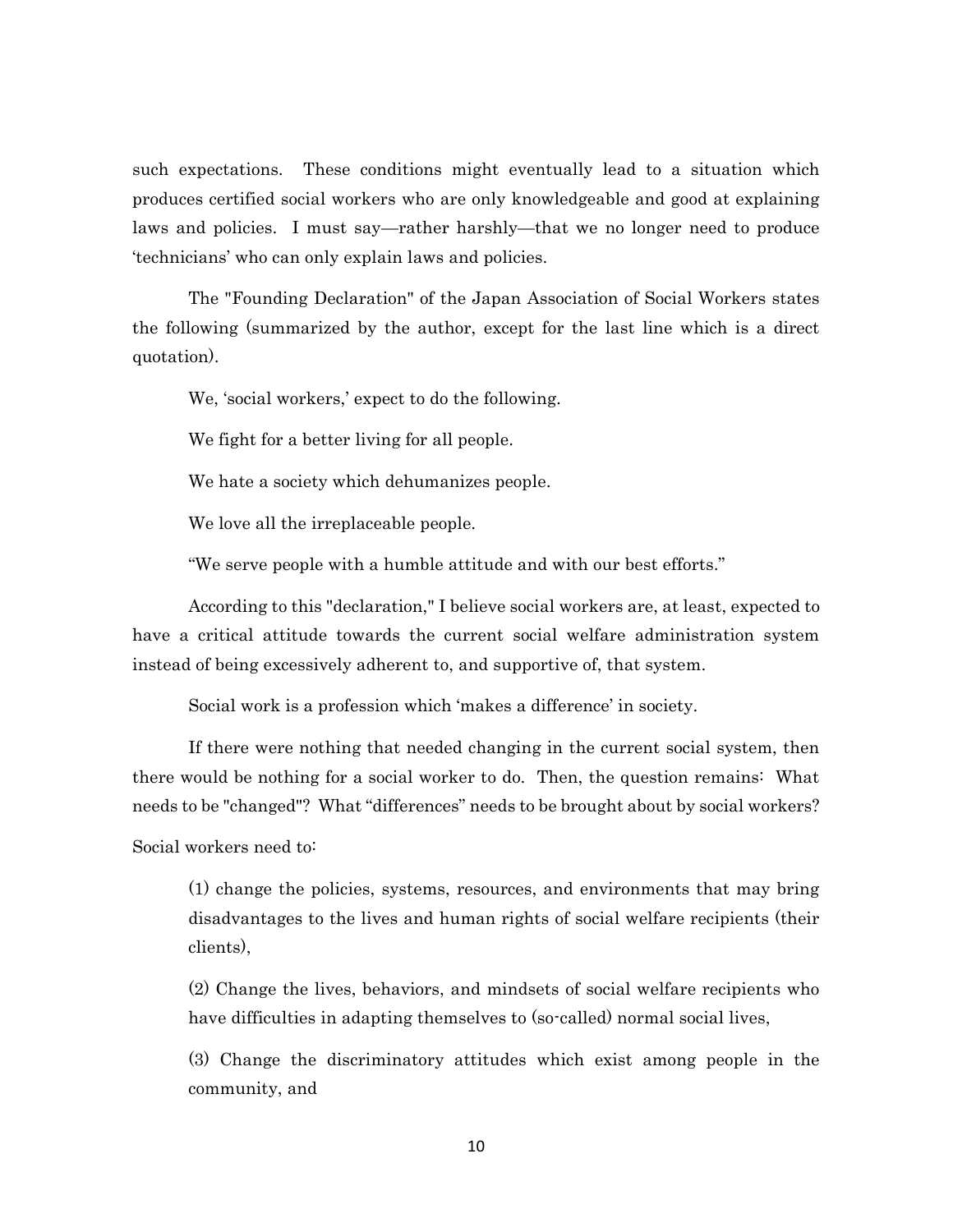(4) Change the values and attitudes of the social workers themselves, who are involved in those clients' lives.

In light of the four points above, what will your research help change, or what differences might it help bring about?

## 3. Is counting only on 'empirical evidence' enough?: a criticism of 'social work as social science"

In the past, and even now, students have been educated under the 'spell', or mantra, of "social work as social science". However, is social work made up *only* of social science? How can we support distressed clients in working on their problems from a 'social science' perspective alone? Social science is indeed important in exploring the background of clients' problems and in 'changing' (intervening in) these problems. However, what can we do to work with the clients' minds? This is where behavioral science such as psychology comes in. In other words, social work is an integration of social science and behavioral science.

However, the "logical positivism" advocated by the Vienna Circle, which was formed by physicists and mathematicians in the late 1920s based on the view that the only correct knowledge is 'scientific knowledge' which can be verified, had a great influence on social work in the U.S. in the 1980s. As a result, the need for 'evidence' has become more common than necessary, and nowadays, the social work field in Japan is all about 'evidence'.

It should be noted that even long before that, in December 1949, Father Swithun Bowers of the Canadian Association of Social Workers made a famous remark that "Social casework is an art". In short, 'art is a combination of skills and value judgment'. The 'facts' that social workers continuously work with in their practice are "facts infused with value concepts" (Konopka, G., Eduard C. Lindeman and Social Work *Philosophy*; e.g., it is not an object that is falling down, but a person). The task of a social worker indeed requires more than skill. After this, many social work papers and books have addressed the validity of Bowers' remarks.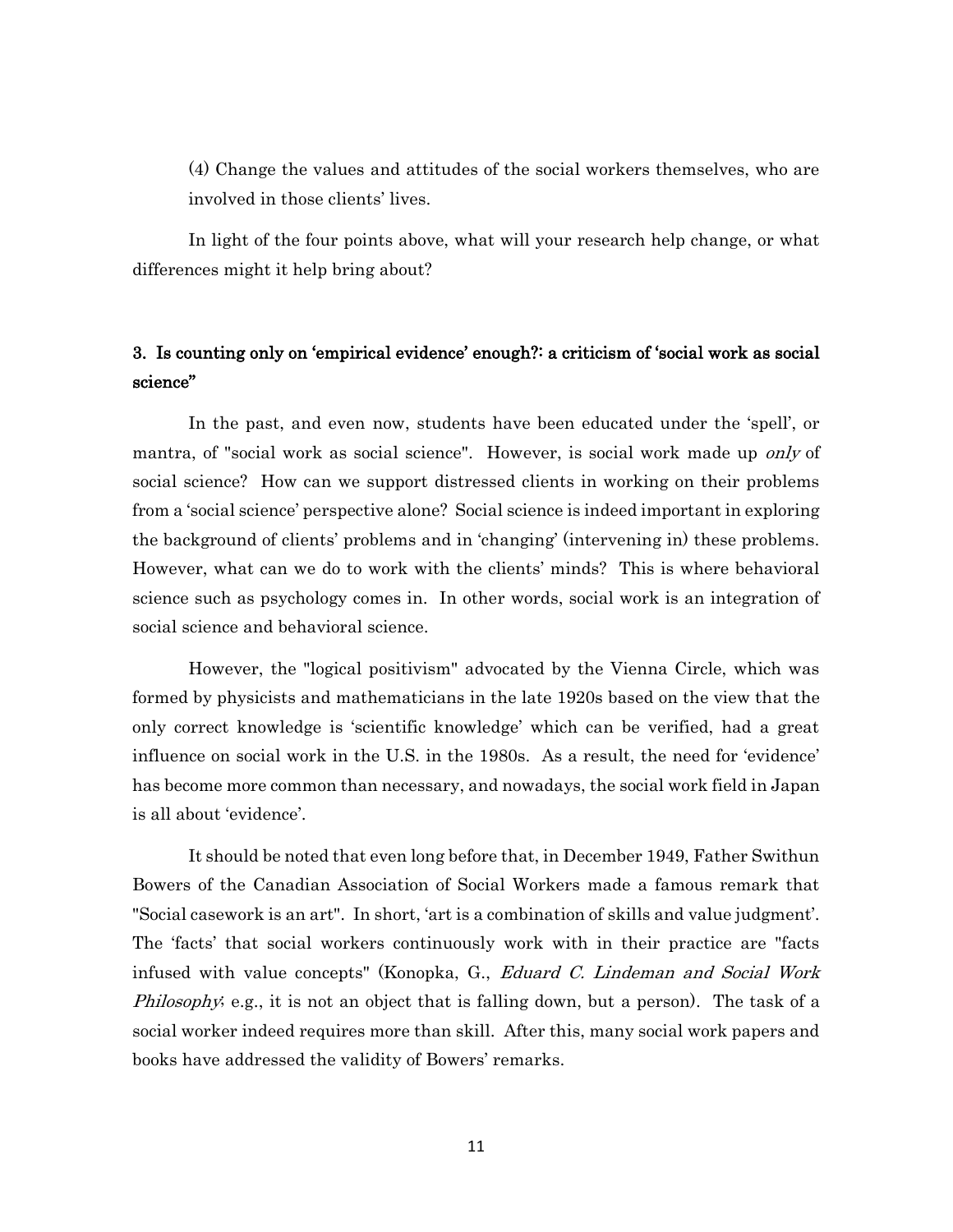Dr. Frederic G. Reamer, former chair of the National Association of Social Workers' (NASW) Committee on the Revision of the Code of Ethics (currently, a professor in the graduate program of the School of Social Work, Rhode Island College), said, "Those who view social work only through scientific lenses are certainly shortsighted about the nature of practice."

I believe it is unlikely that numbers and statistics or surveys alone can reveal all aspects of 'human beings and society'. Social work reflects the values of the time, the values of society, and the values of social workers themselves. And even today, this "dual nature" of social work, "the active integration of science and art in practice", continues to be strongly emphasized (Reamer, F., The Philosophical Foundations of Social Work).

#### 4. Establishment of social work philosophy

There has been some criticism in the field of social work in Japan, continuing through to the present day. This is the lack of values, ideology, and philosophies to underpin practice and research.4

The uniqueness of social work philosophy: the differences between social work philosophy and traditional philosophy

The underlying question is about what the difference is between social work philosophy and conventional philosophy; I list the main differences here. (I use the term "social work philosophy" even though I am fully aware of the differences between social work and social welfare.)

(1) Human beings as the subject

Since the ancient Greek philosophers, conventional Western philosophy, including Plato, Descartes, and Kant, has targeted 'healthy people.' The most notable example is Abraham H. Maslow's *Toward a Psychology of Being*, which explored the ideal state of a human being.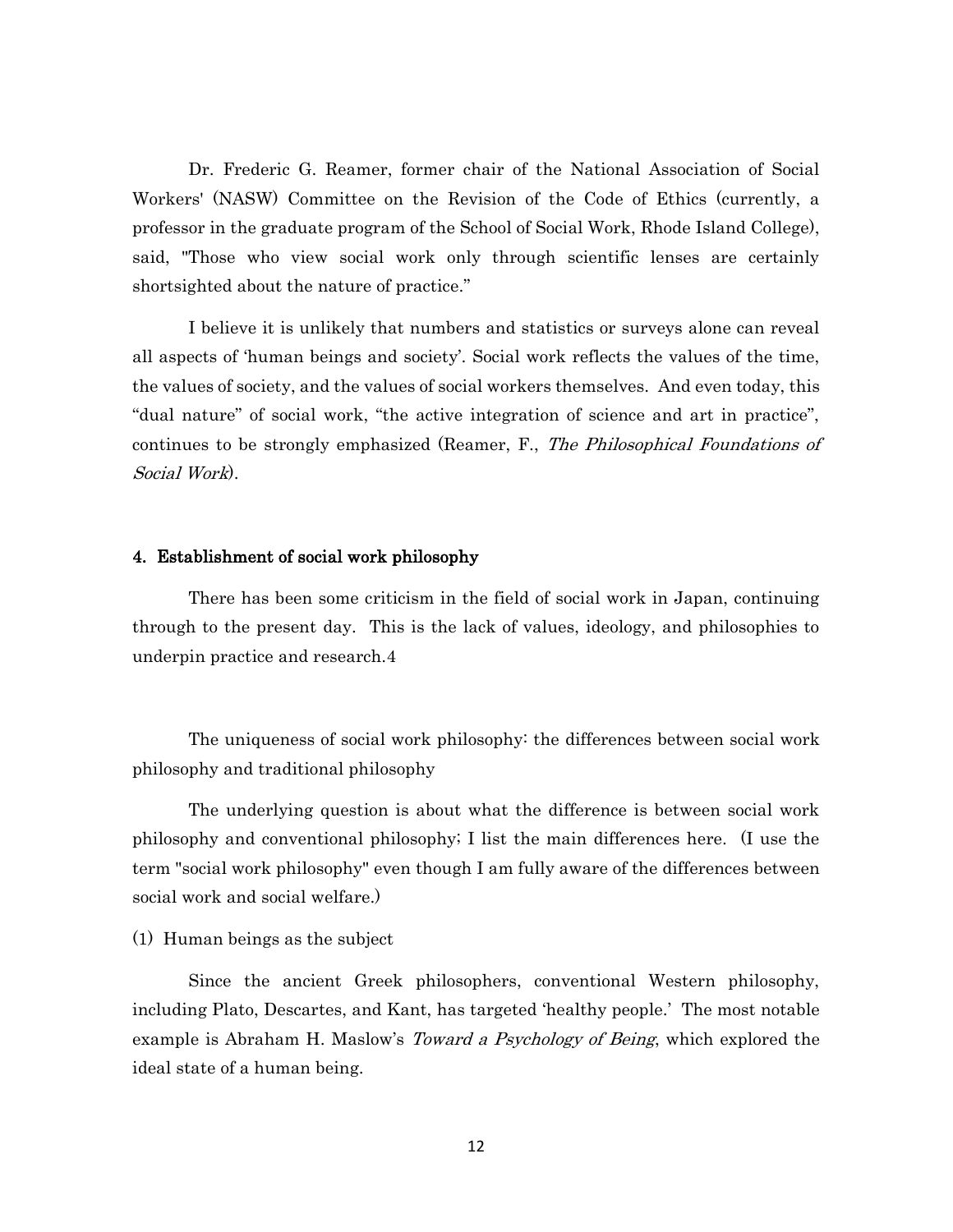From there, people with disabilities, the poor, or patients in a vegetative state have been excluded. The goal of "the greatest happiness of the greatest number" in British empiricism is the "greatest number," such that minorities, who would be the subjects of social work, have been excluded.

#### (2) Topics to be addressed

In traditional philosophy (I will call this 'general philosophy'), the topics to be explored include ontology and epistemology, essentialism and phenomenology, eudaemonics, rationalism, the cosmos, and so on. However, in social work philosophy, the topics to be explored are poverty, the hardships (and evils) of society, misery and distress, and so on.

#### (3) Perspectives

While general philosophy looks at issues from a point of view based on the rationality of ordinary human beings, social work philosophy looks at things from the point of view of a recipient of social welfare. Social work philosophy takes respect for human dignity as a basic starting point, and takes the viewpoint of whichever "side" is being discriminated against.

#### (4) Research methods

While general philosophy employs research methods such as contemplation, speculation, and introspection, social work philosophy starts from a standpoint of feeling the pain of others, acknowledging that misery and distress can happen to anyone, and taking the position of people who are recipients of social welfare.

#### (5) Practices

In general philosophy, practice refers to a clinical philosophy for the general public. However, in social work philosophy, practice means supporting minorities, and is based on the Code of Ethics for social workers. In this practice, underpinned by social work philosophy, we have to face the 'discriminatory thoughts within our own minds' while feeling obligated to our clients. We need to continue moving along the "asymptotic line towards inclusive society"; even though a completely inclusive society is impossible, we should hope to get as close as possible. In the end, when faced with the tremendous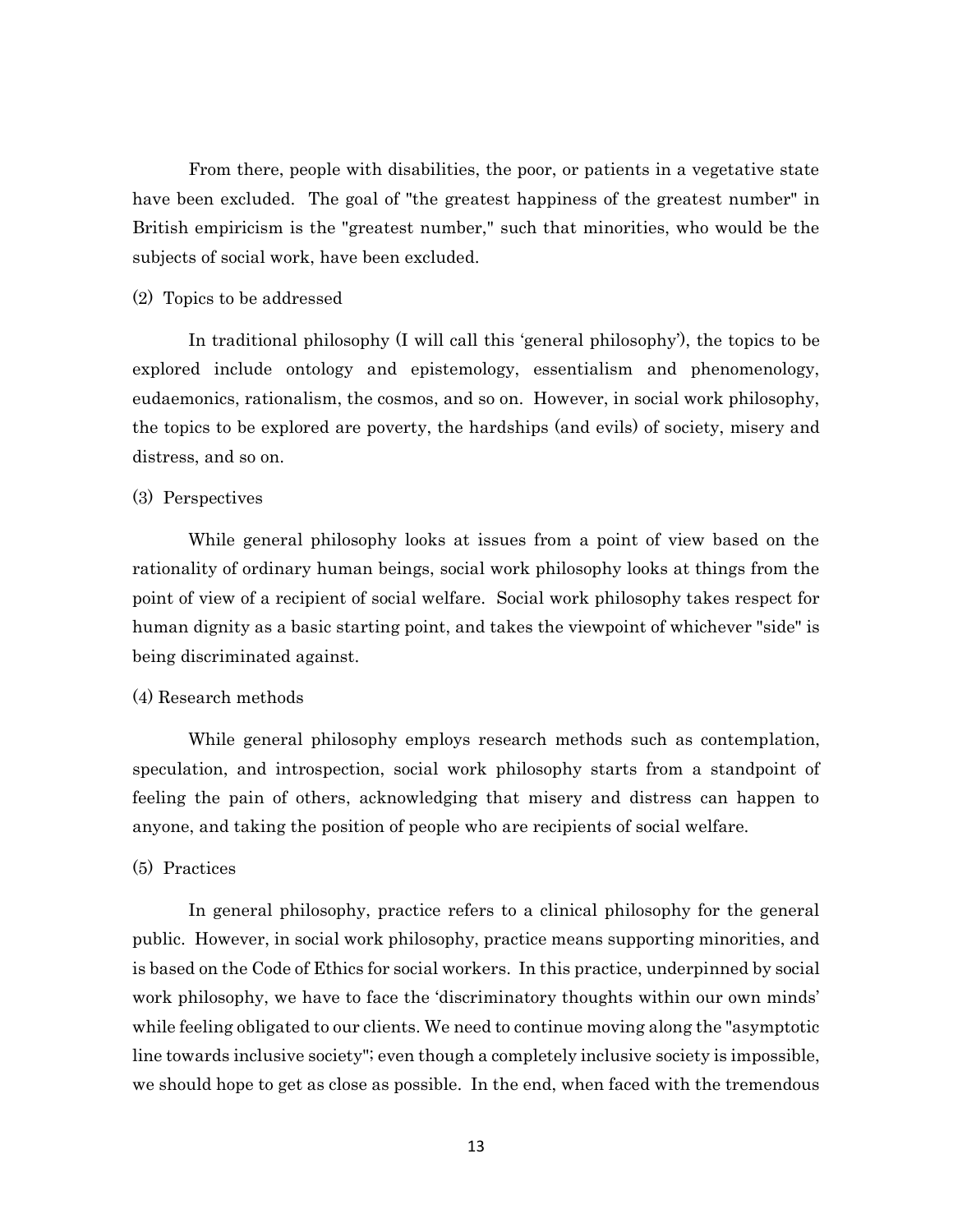absurdity in their clients' lives, all social workers can do is the practice of "stand and endure" (described further, below).

# 5. Can social workers really 'be there for' their clients?: the necessity of being aware of one's own pain and sense of obligation

I always tell my students that one of the most important qualities for a social worker is "sensitivity". How would it be possible that all of a sudden someone would be able to love somebody if they aren't also moved by flowers or stars, or are uninterested in the beauty of mountains and oceans, or who cannot love dogs or cats. It is this sensitivity which fosters an ability 'to be able to feel the pain [of others]'.

For more than a decade, the word *yorisou*, 'being there for' our clients, has been used often in the field of social work. It is a beautiful phrase, but what does it mean? What can social workers do? To what extent can we *yorisou* for our clients? Can we stay with our clients beyond our working hours, by going beyond our scheduled work rotation, or even by devoting our own private time? It is also a question of to what extent we can continue to have a "sense of others' pain". Even when we cry from a sentimental moment, as soon as we leave that situation it will soon leave from our minds. And when the work becomes difficult and painful, there are some of us who might eventually 'run away'. There are practitioners who continue to keep facing their own weaknesses, who want to run away, or say 'There are troublesome, annoying clients' (e.g., Scott Peck, *People of the Lie: The Hope for Healing Human Evil*), or who say 'I'm tired,' 'I hate my job,' or 'I want to quit this position'.

However, there are some remarks which we should never forget when reflecting on our work. For example, there is a phrase from a very famous book written by a philosopher in Ancient Rome, Seneca: in his book De Brevitate Vitae he warned, "What can happen to one can happen to all". In Japanese, we say *asu-wa-wagami*: 'it will be my turn tomorrow.'

Social work practice involves dealing with the 'misery' of others, and this gives social workers concern. Put more simply, there is a sense of 'obligation' in 'making a living by taking care of the misfortune of others'. It is an 'obligation' that comes from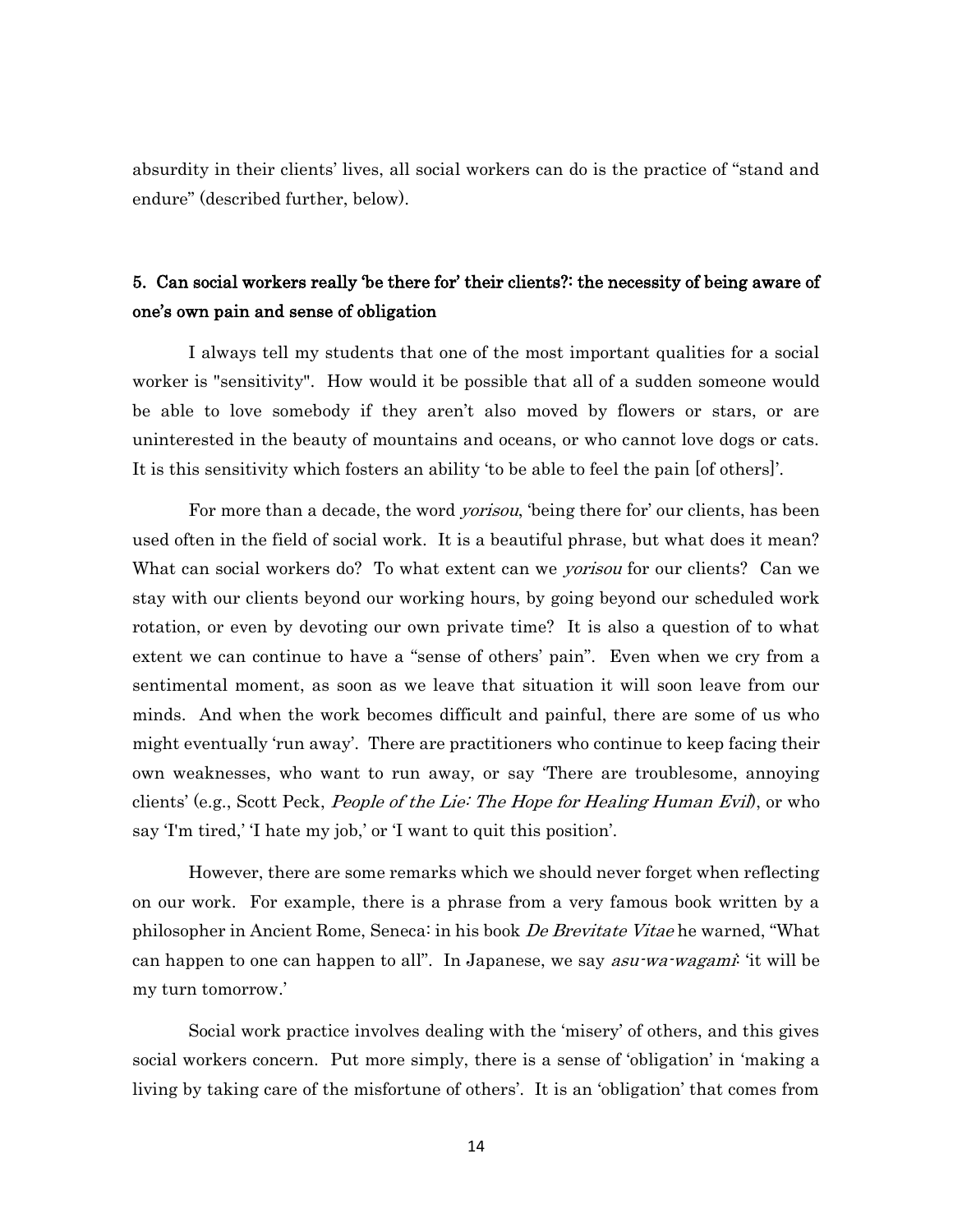thinking 'I am the one who won this game of musical chairs to get the job I have.' This is the moment when we can see the evil in ourselves. There is a practice of hurting others even though we have good intentions.

There is a phrase coined by the Chinese founder of "Pure Land" Buddhism, Great Priest Shan-Tao (called Zendo Daishi in Japanese) in the sixth century: zodoku no zen, which means that poisons are contained in actions taken with good intention. This is similar to what Dante wrote in La Divine Commedia: "The road to hell is paved with good intentions". I believe that we have fallen behind on research which helps us to face the 'weaknesses' of humans that cause these contradictions in practice; we should do this by reflecting on ourselves and on our own experiences, and we need education which allows us to talk about these 'weaknesses' with pain but also with enthusiasm.

#### 6. Research and education on the practice of 'stand and endure'

(1) The anguish of life can be extremely harsh, beyond what even social workers can imagine, beyond what they can accept, and far beyond what they are able to handle. When hearing about these realities, it would be a disrespectful to respond by thoughtlessly saying "I understand how you're feeling". I wonder if all a social worker can do is just stand there, overwhelmed, facing the awfulness of the lives that their clients have experienced. We social workers can only 'stand and endure' when we face clients' feelings of the weight of the life they have experienced, listen to their distress, and consider their pain. The social worker's practice of 'stand and endure', which we might also call a 'practice of doing nothing', comes from thinking, 'although I can't do anything, I still want at least to understand, even if only a little bit.' Even so, there surely must also be a practice that fundamentally supports *people*. Such a practice would be a hope from the social worker that they can continue to be involved. When it comes down to it, isn't that the meaning of 'support'?

(2) In social work research, in addition to theories, we also explore what 'best practice' is. Students who studied social work then go out into the difficult field and practice social work, and inevitably they face challenges and make mistakes.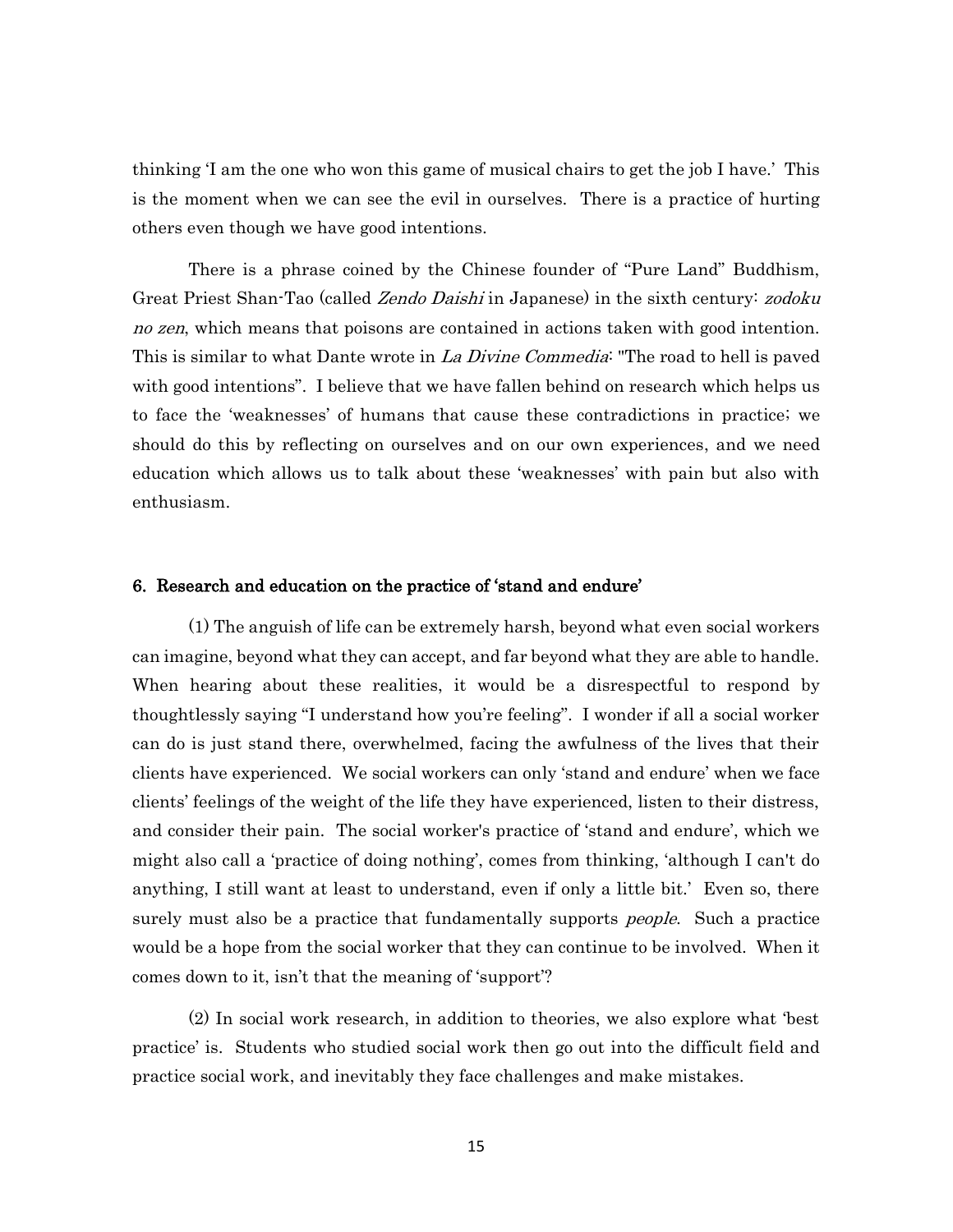I met a veteran social worker, with more than 35 years of practice experience, at a national social work conference. This social worker practiced self-reflection very seriously. This social worker said, "Why did I end up in such a tough career?" However, I felt relieved when I heard the words that followed: "But I can't leave this career." It seems that we can't move forward even if we want to, and we can't turn back even if we want to.

I call this situation chūburarin, a state of 'suspension'. I think that it would be better to teach students that in such situations, even though it is sad, there is nothing you can do but endure—instead of teaching students difficult, not-completelyunderstood theories. When we experience dilemmas in social work practice, I think that it is more sincere to 'stand and endure'' in the face of the harsh realities described by our clients, instead of following through with, or even just talking about, the 'best practices' supported only by various people's opinions.

It would be extremely difficult for one researcher to explore the harsh and tragic lives of clients and fully describe the whole picture of a clients' life. Even if we employ qualitative research methods, no qualitative research method can fully describe a client's overflowing distress, even between the lines.

Even though there are those difficulties in research and practice, social work education must convey "hope" to social work students. It should empower students to face difficulties by maintaining what I call a 'bright will'.

#### 7. A Final word of complaint for researchers and academics

When I look at recent presentations at academic conferences, I see what seems to be 'research conducted for research's sake' or 'research conducted for the sake of adding to one's résumé' which only focuses on the number of publications.

People who work in the field are critical of this state of affairs: 'recent academic conferences are not interesting', 'there is a lack of heated argument; instead, there is just a lot of praising each other', and 'lack of impact'. Furthermore, some researchers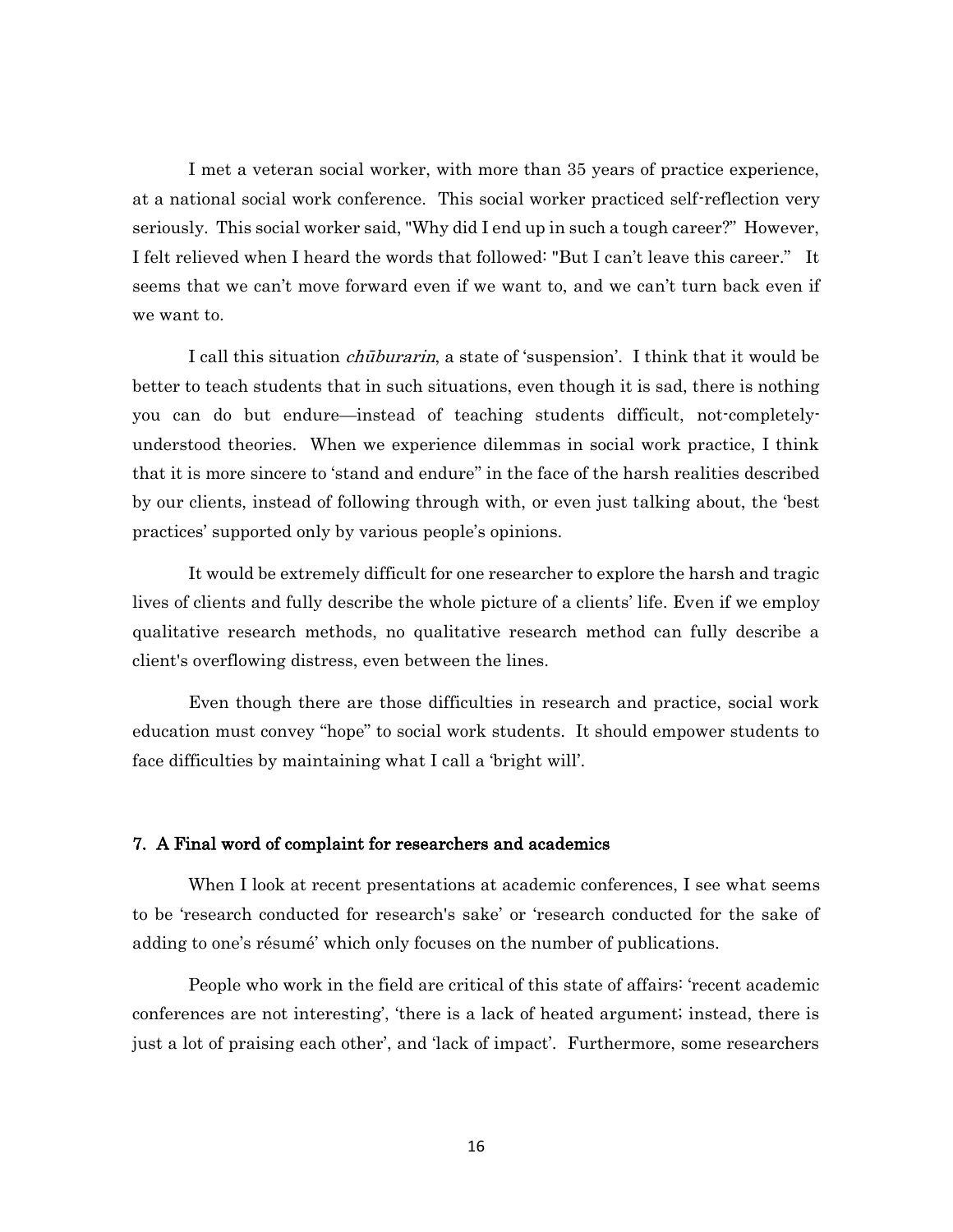even present the findings which have already been published by other researchers as if those findings were their own ideas.

I feel sad about academic conferences these days. One of the reasons is that I don't see any senior researchers attending. I understand that it is hard to resist the decline in energy and stamina, but even people without that issue choose not to participate because they feel "I've already done enough"—but they don't present what they know at conferences, either. I remember the words of Professor Hisakazu Yoshida; many years ago, after finishing a conference presentation at the age of 80, he told me to tell a certain professor (who was the most well-known person both in academia and in practice) that "he should present his work too". That struck me as a harsh criticism, but also as an important point of view. If senior researchers/practitioners would participate in conferences, sharing their sharp points, then junior researchers/participants might be made nervous—and thus more motivated.

"Why don't academic associations make social statements and policy recommendation?" ask social workers on the front line. "We are prevented by our workplaces from speaking out, and cannot express our opinions. So then why do university researchers, who are protected by the autonomy of the university and academic freedom, keep so silent?"

Serious researchers must be angry about the poor state of social welfare services and systems, and about the structure of our country's social welfare system. For the sake of all those people who do not even have an opportunity to speak out, and for the sake the front-line social workers who are even now fighting for their clients, serious researchers must be angry.

Note: I use the term "clients" in this text. Some researchers have objected to this terminology, but for this choice of language I defer to the Preamble to the National Association of Social Workers (NASW) Code of Ethics, which states that " 'Clients' is used inclusively to refer to individuals, families, groups, organizations, and communities."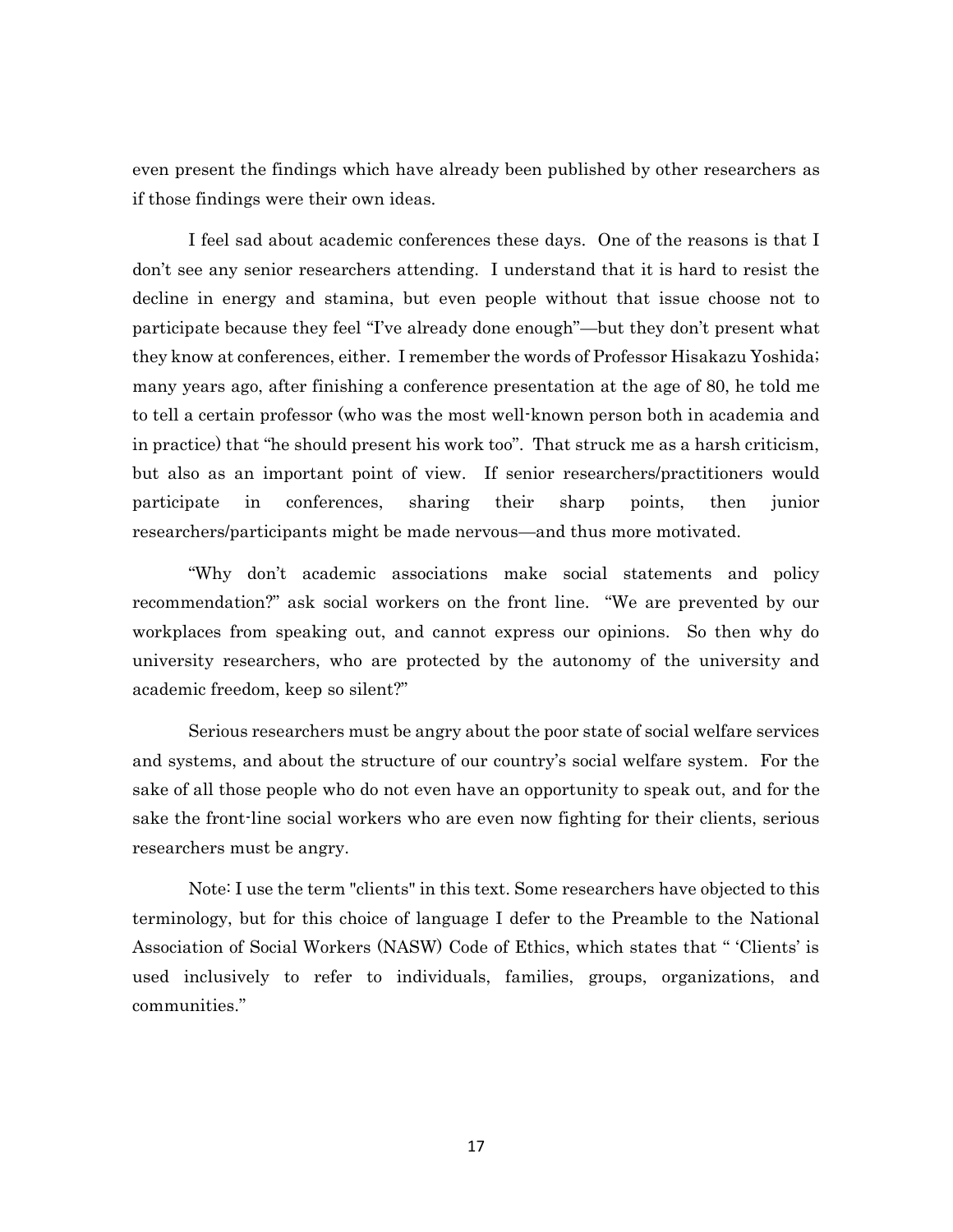# Re: JSSSW official Twitter account

Kayoko Ito, Osaka Prefecture University

Chair, Public Relations Committee

The Japanese Society for the Study of Social Welfare (JSSSW) has started Twitter with its official account in order to reach out wider audience within and outside the JSSSW members. This will facilitate communications and information sharing amongst and beyond the JSSSW network, possibly to invite new members in the future.

We appreciate your kind cooperation to follow the account and/ or disseminate the information on Twitter for external communities for more active communications on our activities.

If you would like to share any information through this official account, please inform the Secretariat or Public Relations Committee of JSSSW. The relevant requests will be taken for consideration for publication.

Grateful for your kind, continued support on JSSSW and its PR activities.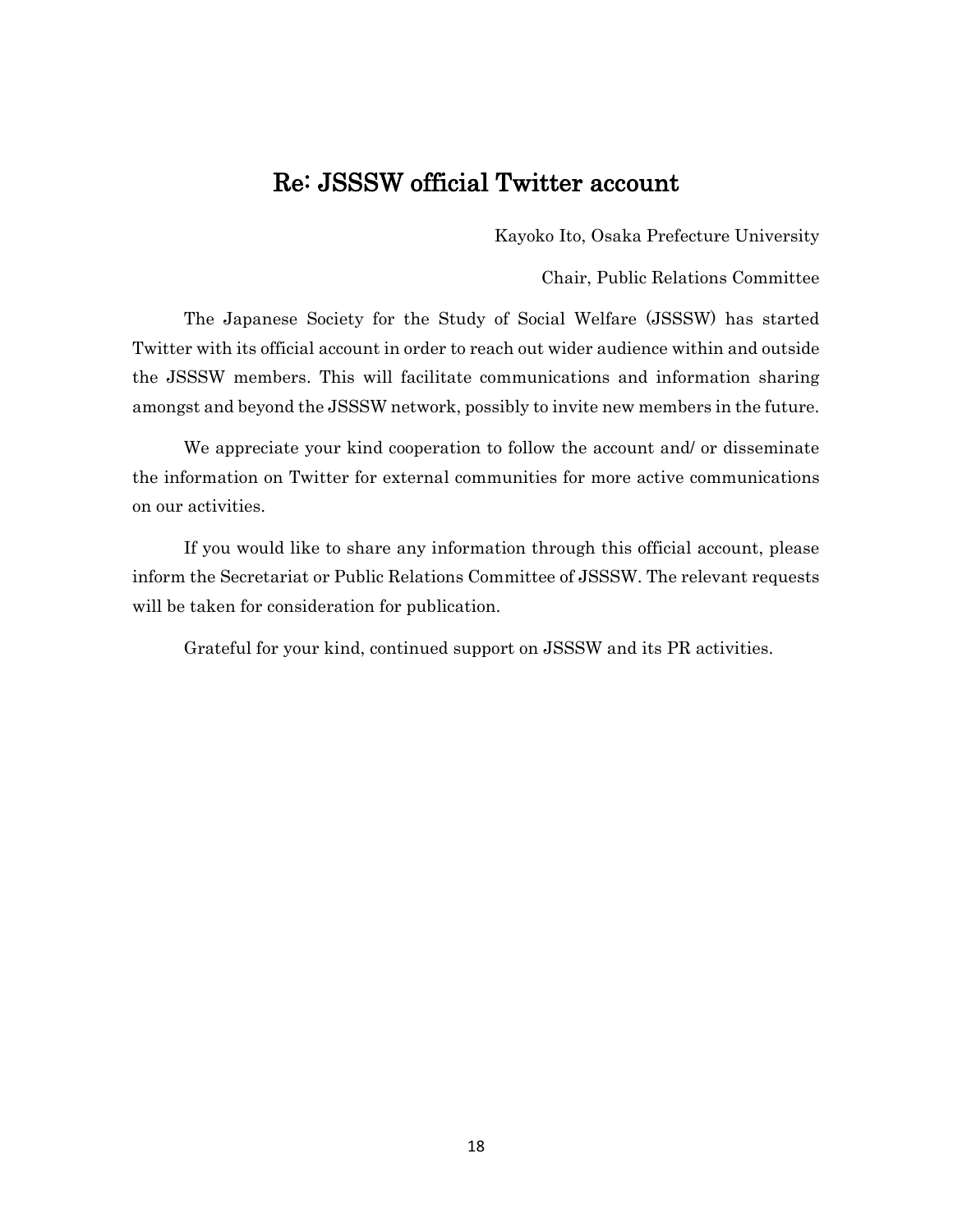## 監訳

野口啓示(福山市立大学教育学部教授)

### 翻訳

馬場幸子(関西学院大学人間福祉学部教授)

担当ヶ所:心を痛め、謙虚に学び、真剣に怒るーそして福祉哲学の構築をー

松尾敬子(同志社大学大学社会学研究科社会福祉学専攻博士後期課程)

(国連人口基金職員)

担当ヶ所:巻頭言

日本社会福祉学会第 69 回秋季大会開催のご案内

日本社会福祉学会第 69 回秋春季会報告

Twitter 学会公式アカウント開設のご案内

## ネイティブチェック

坂入悦子(オークランド大学博士課程修了) ジョン・セモア(ハワイ大学博士課程修了) 担当ヶ所:心を痛め、謙虚に学び、真剣に怒るーそして福祉哲学の構築をー